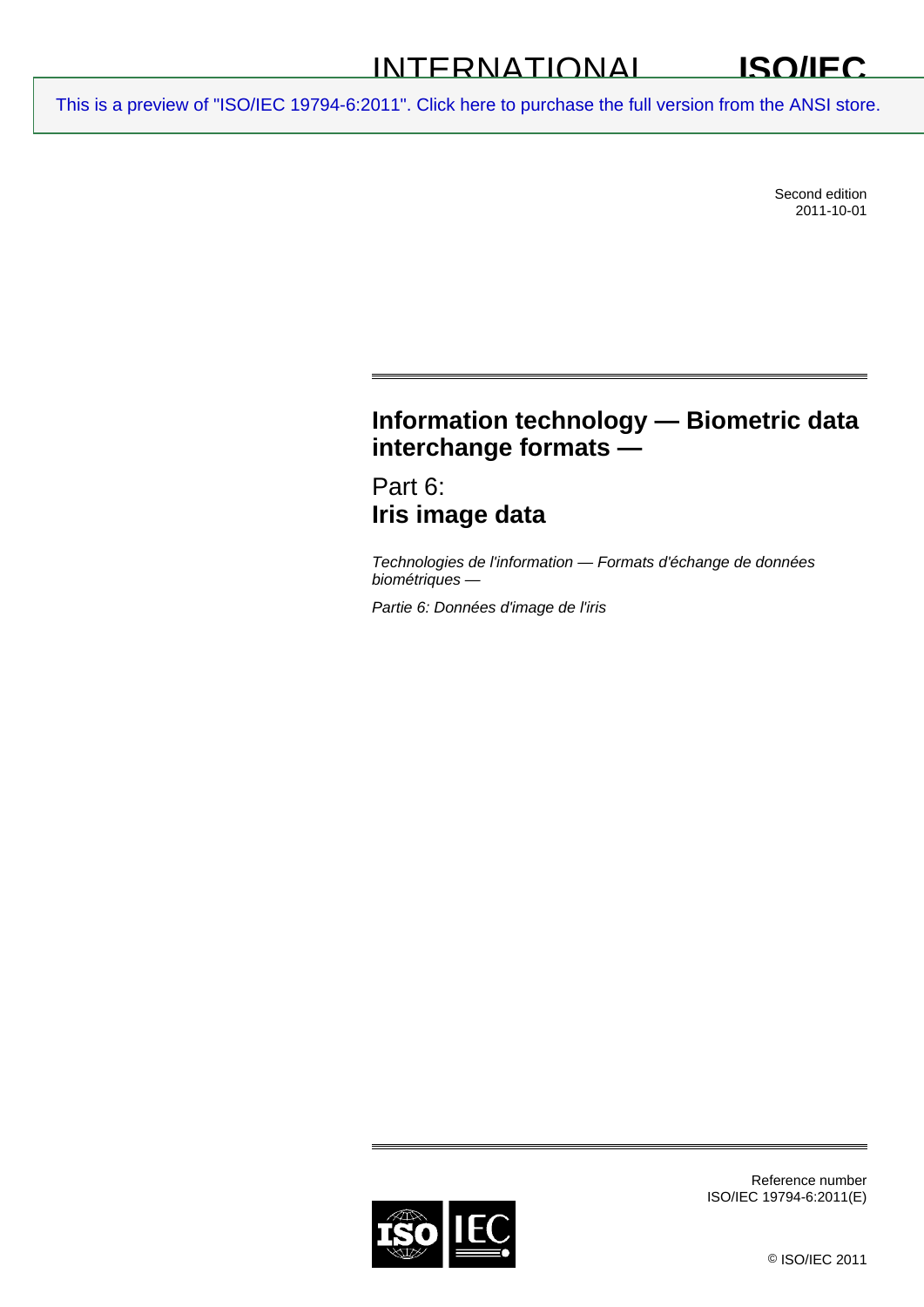

#### © ISO/IEC 2011

All rights reserved. Unless otherwise specified, no part of this publication may be reproduced or utilized in any form or by any means, electronic or mechanical, including photocopying and microfilm, without permission in writing from either ISO at the address below or ISO's member body in the country of the requester.

ISO copyright office Case postale 56 · CH-1211 Geneva 20 Tel. + 41 22 749 01 11 Fax + 41 22 749 09 47 E-mail copyright@iso.org Web www.iso.org

Published in Switzerland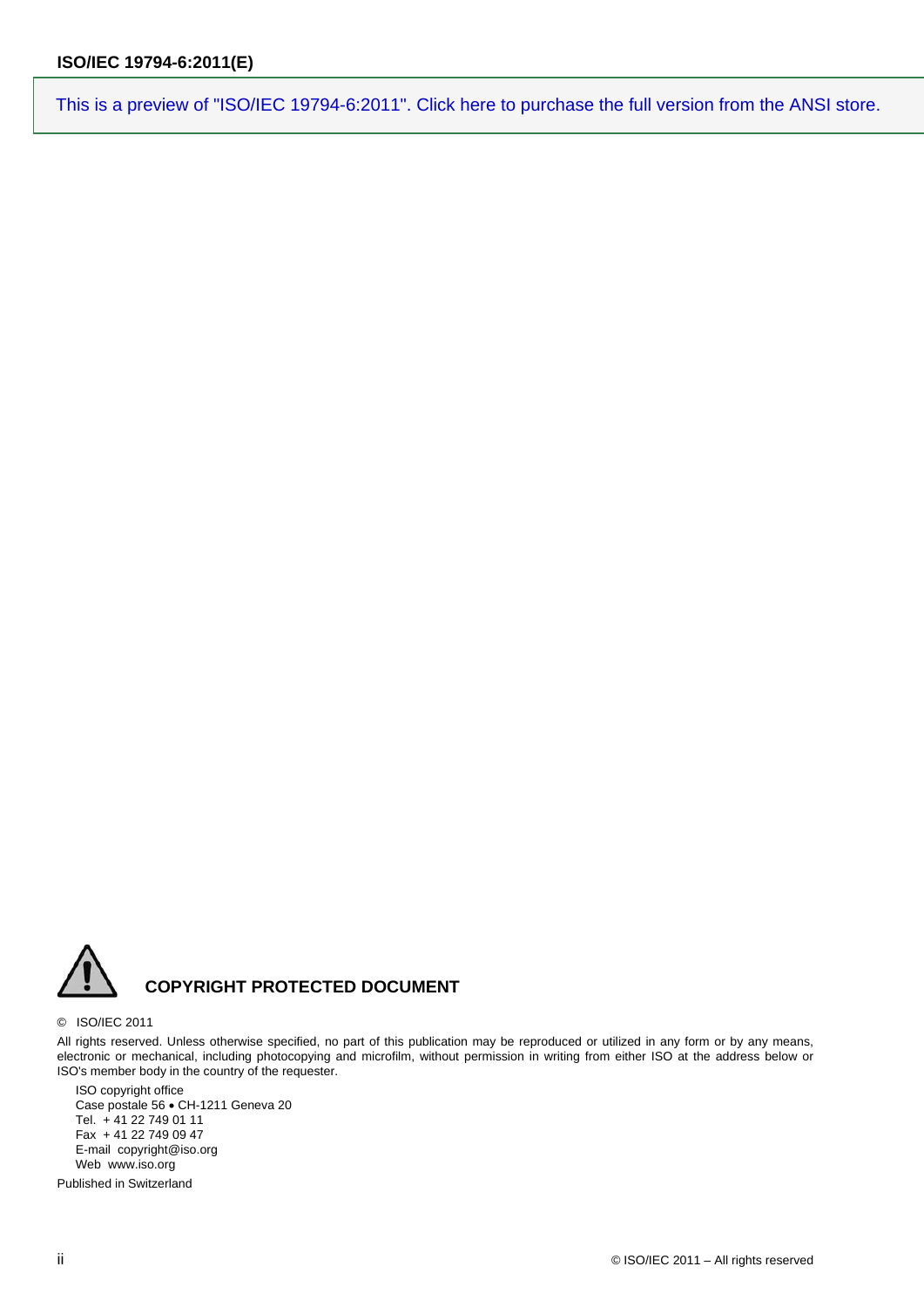## **Contents**

| $\overline{2}$ |  |  |
|----------------|--|--|
| 3              |  |  |
| $\Delta$       |  |  |
| 5              |  |  |
| 6<br>6.1       |  |  |
| 6.2            |  |  |
| 6.3            |  |  |
| 6.4            |  |  |
| 6.5            |  |  |
| $\overline{7}$ |  |  |
| 7.1            |  |  |
| 7.2            |  |  |
| 7.3            |  |  |
| 7.4<br>7.5     |  |  |
|                |  |  |
| 8              |  |  |
|                |  |  |
|                |  |  |
|                |  |  |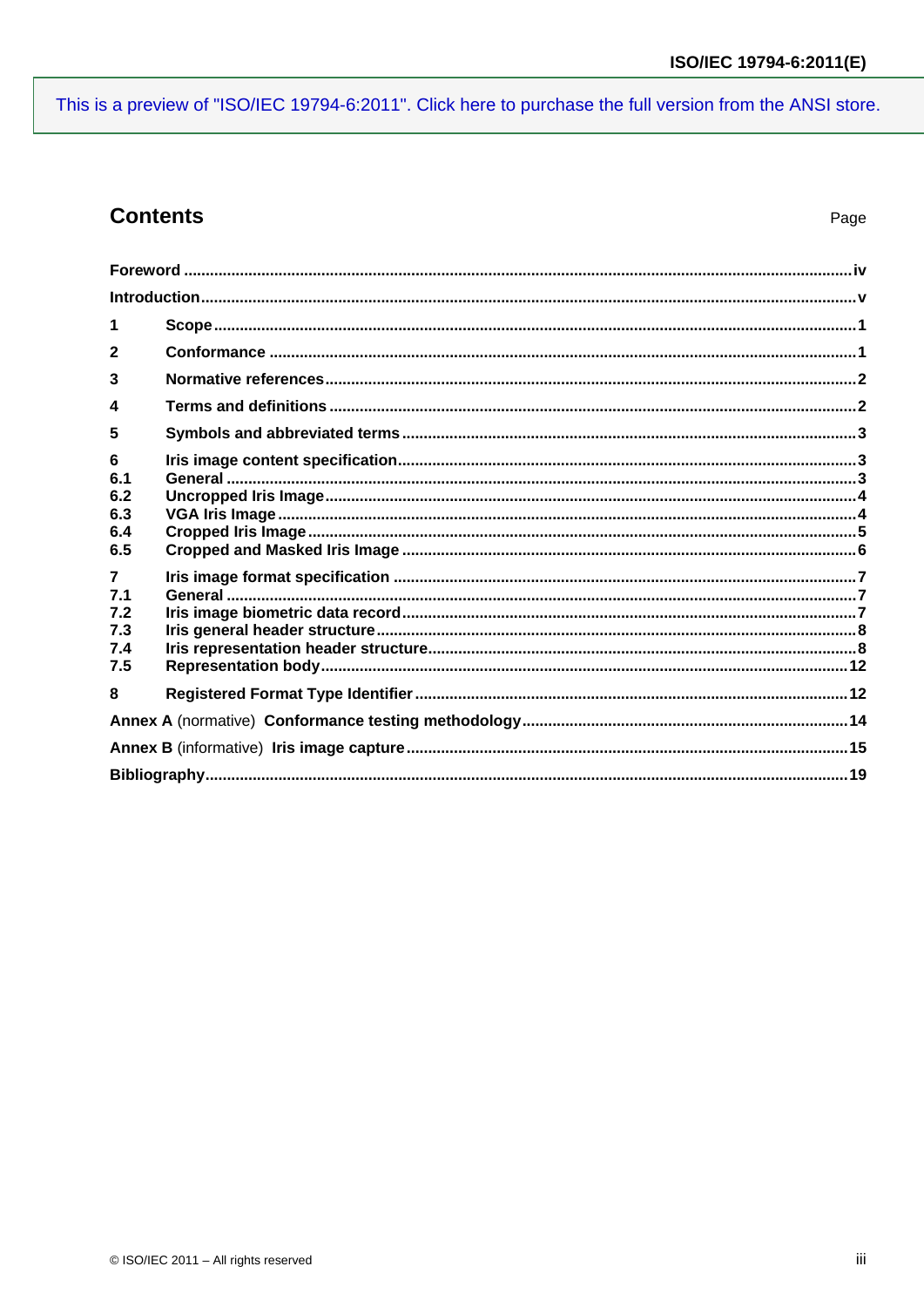### <span id="page-3-0"></span>**Foreword**

ISO (the International Organization for Standardization) and IEC (the International Electrotechnical Commission) form the specialized system for worldwide standardization. National bodies that are members of ISO or IEC participate in the development of International Standards through technical committees established by the respective organization to deal with particular fields of technical activity. ISO and IEC technical committees collaborate in fields of mutual interest. Other international organizations, governmental and non-governmental, in liaison with ISO and IEC, also take part in the work. In the field of information technology, ISO and IEC have established a joint technical committee, ISO/IEC JTC 1.

International Standards are drafted in accordance with the rules given in the ISO/IEC Directives, Part 2.

The main task of the joint technical committee is to prepare International Standards. Draft International Standards adopted by the joint technical committee are circulated to national bodies for voting. Publication as an International Standard requires approval by at least 75 % of the national bodies casting a vote.

Attention is drawn to the possibility that some of the elements of this document may be the subject of patent rights. ISO and IEC shall not be held responsible for identifying any or all such patent rights.

ISO/IEC 19794-6 was prepared by Joint Technical Committee ISO/IEC JTC 1, *Information technology*, Subcommittee SC 37, *Biometrics*.

This second edition cancels and replaces the first edition (ISO/IEC 19794-6:2005), which has been technically revised.

ISO/IEC 19794 consists of the following parts, under the general title *Information technology — Biometric data interchange formats*:

- *Part 1: Framework*
- *Part 2: Finger minutiae data*
- *Part 3: Finger pattern spectral data*
- *Part 4: Finger image data*
- *Part 5: Face image data*
- *Part 6: Iris image data*
- *Part 7: Signature/sign time series data*
- *Part 8: Finger pattern skeletal data*
- *Part 9: Vascular image data*
- *Part 10: Hand geometry silhouette data*
- *Part 11: Signature/sign processed dynamic data*
- *Part 13: Voice data*
- *Part 14: DNA data*